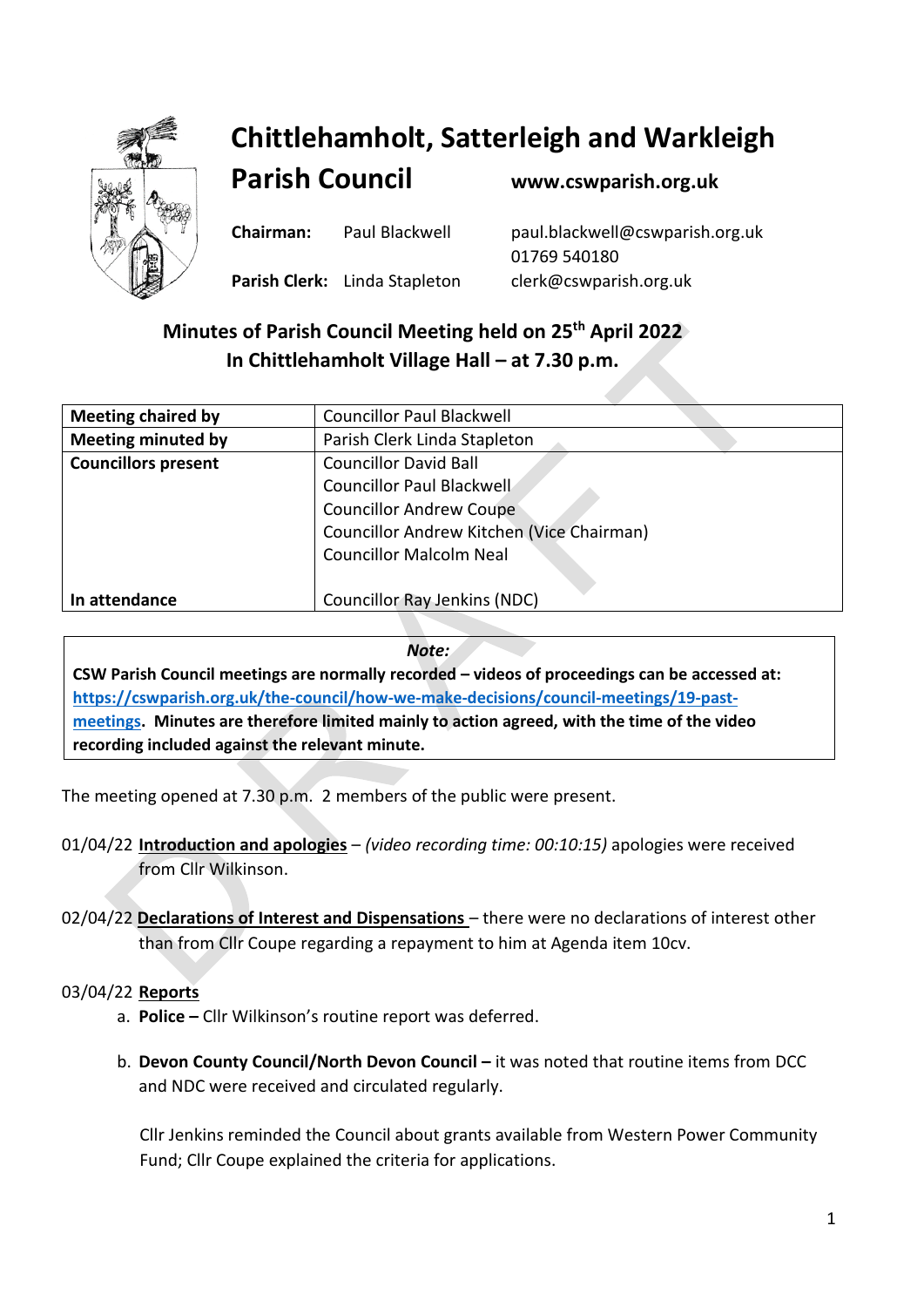#### 04/04/22 **Minutes** *(video recording time: 00:13:25)*

• **Minutes of the Parish Council Meeting held on 28th March 2022** – the Minutes of the meeting held on 28th March 2022 were approved by the Council and signed by the Chairman. As a matter arising, Cllr Neal observed that certain potholes had not been repaired by the end of the financial year despite repair having been 'promised'.

#### 05/04/22 **Items raised by parishioners**

a. **Parking on the road –** a parishioner expressed their concern about the difficulties for emergency and other vehicles trying to pass by cars parked on the road outside the Exeter Inn; a number of specific examples were given. There was an acknowledgment that efforts had been made by the landlords to encourage people to use the Village Hall car park. Following discussion about possible solutions including asking Cllr Wilkinson to follow up suggestions of adding a single yellow line, it was agreed the issue needed to be considered alongside general traffic calming measures for the village and should be placed on the next agenda.

#### *Next meeting*

b. **30 mph 'zone' & traffic calming measures –** a parishioner asked whether any measures considered could extend beyond the 30mph area as they felt traffic calming measures outside this 'zone' were warranted. There was general discussion about the possibility of reviewing and extending the 30mph speed limit 'zone' and whether any traffic calming measures could be undertaken outside the 'zone'. The Clerk was asked to pass the query to Cllr Wilkinson for discussion with Highways about the issue and way to proceed.

*Clerk/Cllr Wilkinson*

c. **Planting project –** Tommy May, from North Devon's Tree Fella, presented his plans for a planting project on the land near to Deason cottages *(details circulated separately)*. He reported having discussed his ideas with the Forestry Commission and National Trust which included planting in an open area in the top field. He hoped, when established, this area could be open to local schools and other organisations to learn about the importance of planting and re-wilding. He invited views from councillors and the local community about his plans.

It was suggested an article in the local news outlets to publicise his plans and invite comments from the local community may be a way forward. The Clerk agreed to forward relevant contact details. A number of suggestions of contacts were passed to Mr May at the meeting.

*Clerk*

Mr May offered to remind Andy Jones (NDC) about the Council's outstanding query related to a damaged tree in Launds which was under a Tree Preservation Order.

d. **Traffic calming –** a parishioner's e-mail, supporting the Council's aim to introduce calming measures through the village, was noted *(circulated separately).* Cllr Kitchen reported having spoken to a parishioner about the issue, which he assumed would have been the same individual.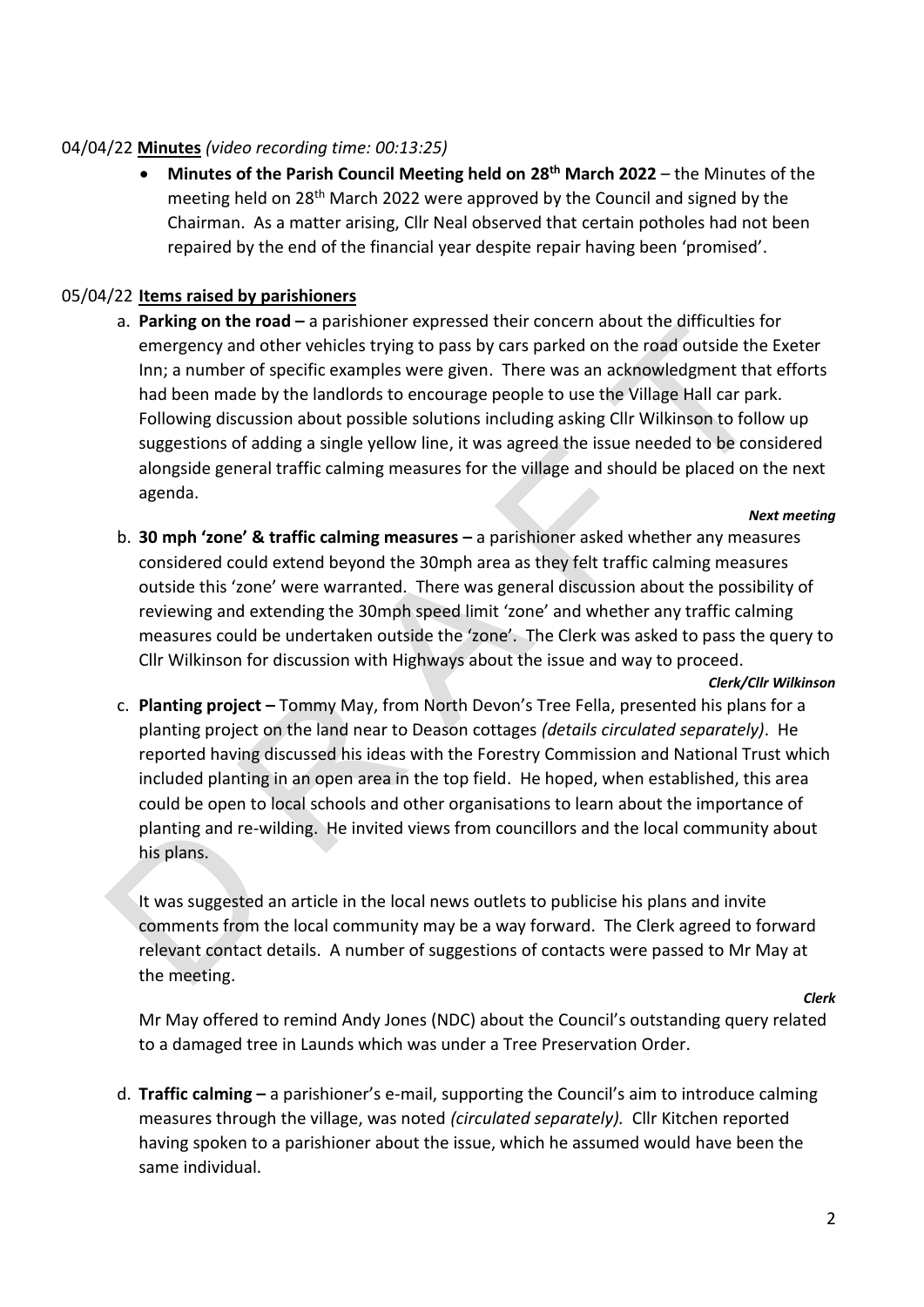#### 06/04/22 **Maintenance of roads, footpaths, etc** *(video recording time: 00:24:50)*

• **Highway maintenance/Phase 3 verge ploughing/progress with issues reported to Highways** – in the absence of Cllr Wilkinson, this routine report was deferred.

#### 07/04/22 **Projects** *(video recording time: 00:25:00)*

a. **Public Open Space Projects (POSP) Task & Finish Group –** the report of the initial meeting, held on 13<sup>th</sup> April 2022 and circulated previously was presented by Cllr Ball. Although he was very impressed with the collaborative attitude amongst all who attended, he was disappointed at the low turn-out on the evening. It was noted that another interested individual had come forward from the community and it was hoped they would attend the next POSP meeting to register their interest, complete a consent form and be part of the Group.

#### b. **Launds – weekly checks**

- *April* Cllr Coupe reported no significant issues other than animal excrement on the grass by the gate. He questioned whether a "*please shut the gate*" sign should be added to the gate as this was left open at times and therefore dogs allowed to enter. It was also noted that the drain on the small gate, not on the check list, was full of soil and needed clearing out.
- *May*  it was noted that Cllr Ball would be undertaking checks in May. The Chairman suggested organising a day in May to sort minor problems. Cllr Kitchen reported asking for the grass to be cut the week before the Jubilee celebrations.

#### 08/04/22 **Planning** - *(video recording time: 00:32:20)*

- a. **Highbullen Hotel – application 74858 –** the Decision Notice was received for the approval of details in respect of discharge of condition 12 (location, siting and design of biogas tanks) attached to planning permission 73265 (Reserved Matters for the erection of 58 no. holiday lodges, pursuant to Condition 3 of Planning Permission 58603, also including information pursuant to planning conditions 5, 6, 7, 8, 9, 11 & 17 (outline planning permission 58603) *(circulated separately).*
- b. **Complaint related to the implementation of planning policy Cllr Ball reminded the Council** of the current position. *Cllr Ball proposed; Cllr Coupe seconded and all agreed a reply should be sent with further details.* The Clerk agreed to prepare an initial draft.

*Clerk*

c. **Changes to foul drainage system –** South West Water's reply was noted. *Cllr Coupe proposed; Cllr Kitchen seconded and all agreed that SWW be asked to answer the specific questions raised.* The Clerk was asked to draft a response.

*Clerk*

Cllr Ball raised the subject of the impact of the road closure on the community, for instance, the shop and the need for specific timings of the closure which was anticipated over a twoweek period. *Cllr Ball proposed; Cllr Coupe seconded and all agreed that Cllrs Ball and Coupe* would meet the site manager to discuss specifics about the road closure, including to ensure this would not occur on the 4<sup>th</sup> June 2022 when the Queen's Jubilee celebratory event was planned.

*Cllr Ball/Cllr Coupe*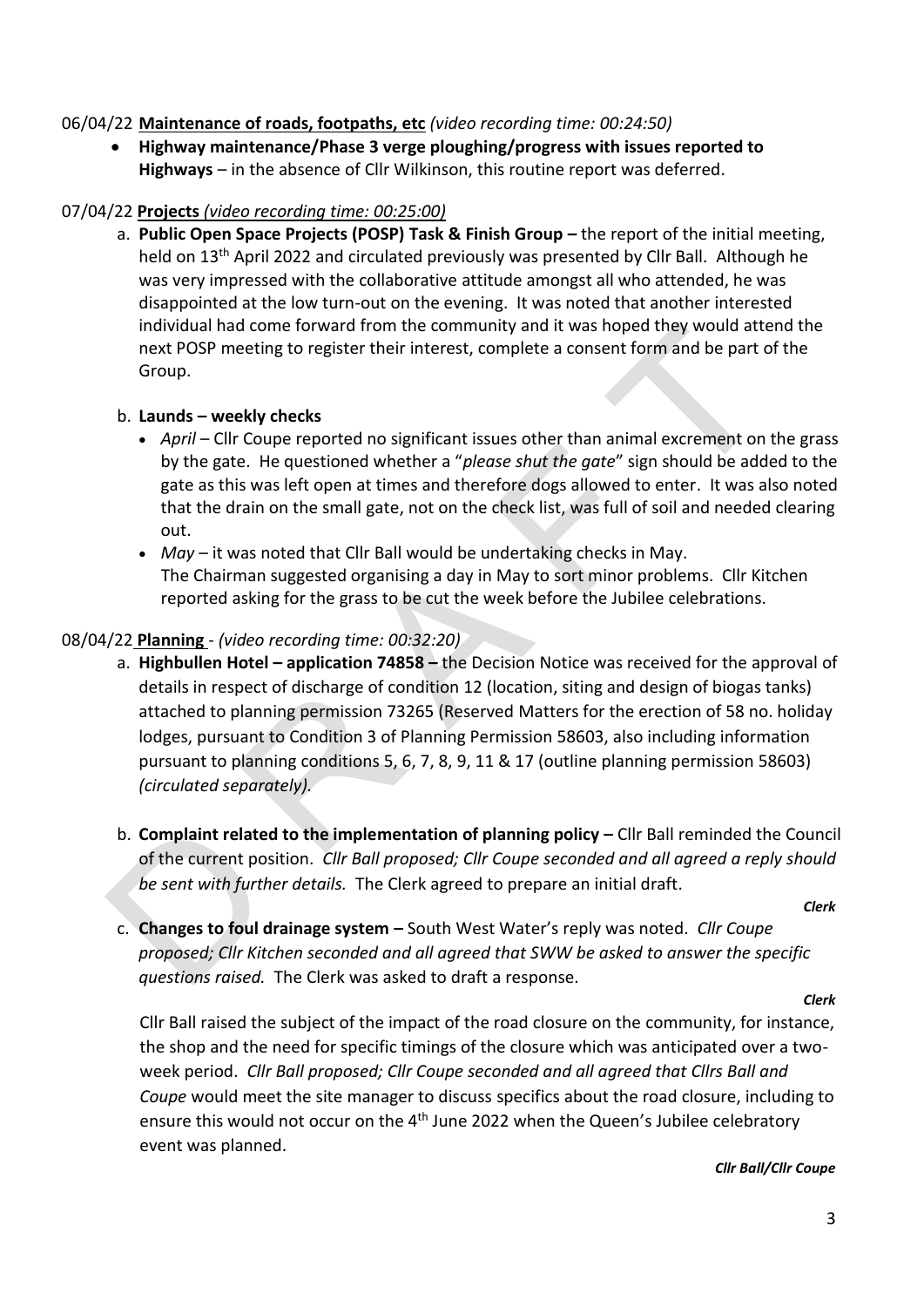#### 09/04/22 **Control documents** *(video recording time: 00:47:50)*

- a. **Open Spaces Risk Assessment –** the Clerk presented a draft document. Following lengthy discussion, the Clerk was asked to make amendments to the document and weekly check list of Launds for further consideration.
- b. **Publication Scheme –** the Clerk presented a draft document. It was agreed that before the document was approved it was important to ensure the items stated were on the website.

#### *Cllr Coupe/Clerk*

*Clerk*

- c. **Gazebo Hire –** the Clerk presented a draft agreement for the hire or loan of the Gazebo. Following discussion, amendments and additions to the draft were agreed as below and the Clerk asked to amend the document for further consideration.
	- £100 deposit and £10 a day to be charged to individual hirers.
	- Free loan to (formal) community groups from within the parishes.
	- A check list to be produced for receipt and return of the Gazebo, with details to cover inspection on return.

The Clerk was also asked to add the Gazebo to the Asset Register and check with DALC whether VAT should be charged.

*Clerk*

*Cllr Ball*

d. **New Code of Conduct –** following discussion on the new Code *(circulated previously)* and its implications, *Cllr Kitchen proposed; Cllr Coupe seconded and all agreed the new Code be adopted and Standing Orders amended accordingly.* Cllr Ball offered to draft the amendment.

#### 10/04/22 **Finances –** *(video recording time: 01:06:25)*

- a. **Current balance** it was noted that the balance, as at 15<sup>th</sup> April 2022, was £7,692.63; this included £1,000 grant DCC (Community Enhancement Fund) for the next phase of highway maintenance. The Clerk confirmed that a claim for VAT was outstanding, and that the Internal Audit had been undertaken with no significant issues to address. At the Annual General Meeting, she intended to present the Annual Governance and Accountability Return for 2021/22.
- b. **Campaign for the Protection of Rural England (CPRE) –** Cllr Ball presented his views on the value of maintaining a subscription to CPRE; he explained and also acknowledged the reservations expressed by Cllr Wilkinson at the last meeting. With the abstention of the Chairman, and Cllr Coupe, *Cllr Ball proposed; Cllr Neal seconded and the remainder of councillors resolved to subscribe to CPRE for the current financial year.*

*Clerk*

#### c. **Payments - it was resolved to make the following payments:**

- i. **NDC - £408.96** *(including an administrative charge of £7.72 of which £1.29 was VAT)* for Clerk's salary from January to March 2022. This payment was noted.
- ii. **Village Hall - £250.00** grant towards the organisation of a community event to celebrate the Queen's Jubilee *(ref Minute 09/03/22 bi). Cllr Kitchen proposed; Cllr Coupe seconded and all agreed the payment of this grant.*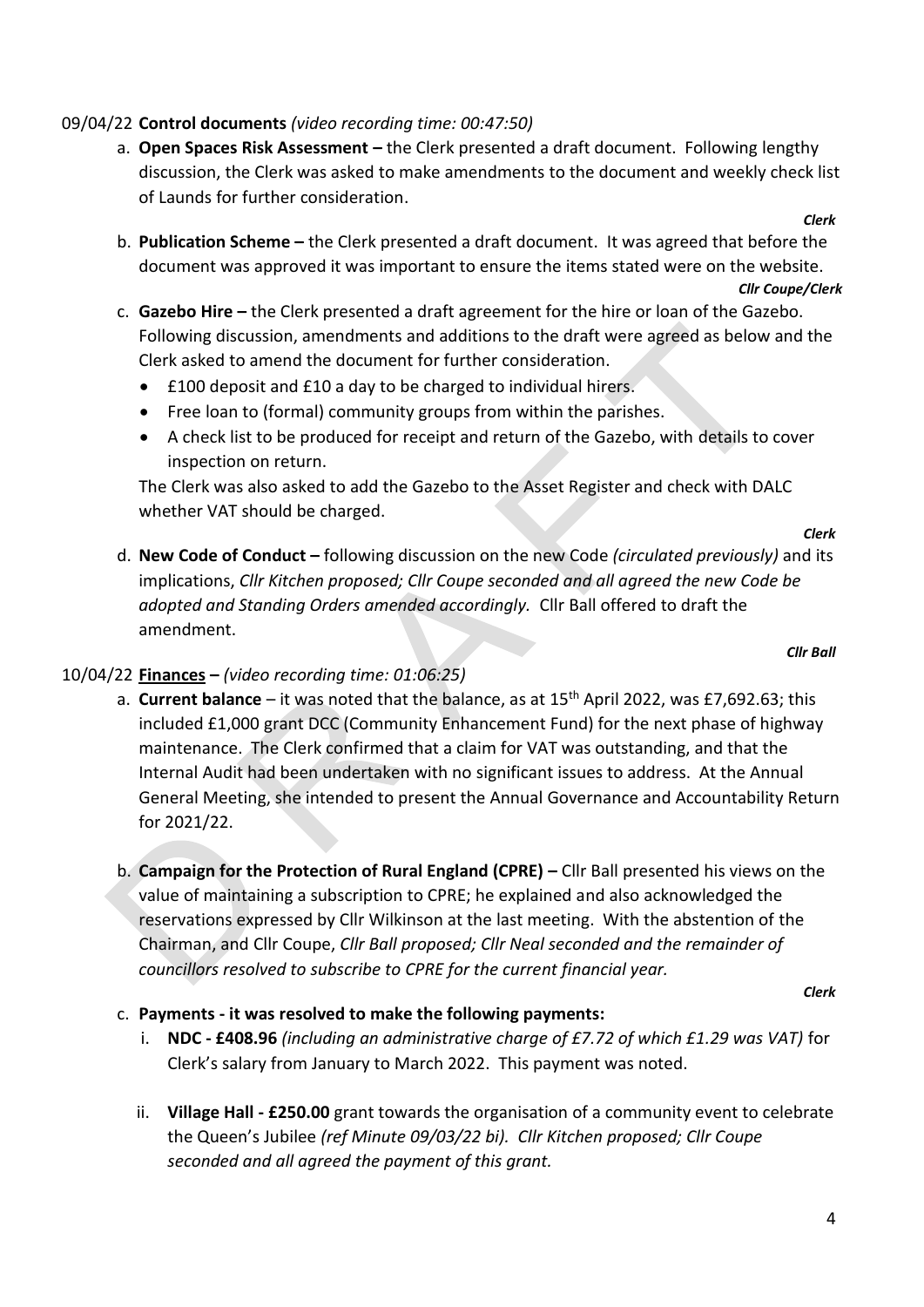- iii. **DALC - £18** *(including £3.00 VAT)* for Cllr Neal's attendance at Good Councillor 4 training session *(ref Budget 2021/22 (11).* This payment was *proposed by Cllr Coupe; seconded by Cllr Ball and agreed by other councillors apart from Cllr Neal who abstained.*
- iv. **DALC - £90.45** *(including £10.45 VAT)* for the renewal of subscription *(ref Budget 2022/23 (12)).* This payment *was proposed by Cllr Ball; seconded by Cllr Neal and agreed by all.*
- v. **Vimeo - £59.94** *(including £9.99 VAT)* for video hosting *(ref Budget 2022/23 (9)).*  **Reimbursement to Cllr Coupe.** This payment was *proposed by Cllr Kitchen; seconded by Cllr Ball and agreed by other councillors with the exception of Cllr Coupe who abstained.*

#### 11/04/22 **Matters Raised by Councillors** – *(video recording time 01:14:25)*

- **Speeding through the village –** the Chairman reported having received a question about how to deal with what appeared to be repeated speeding through the village by an individual. Cllr Coupe advised that if the vehicle registration was known it would be appropriate to report the incidents to the Police.
- 12/04/22 **Training –** routine DALC newsletters which contained training opportunities and circulated separately were noted.

#### 13/04/22 **Correspondence** *(video recording time: 01:17:45)*

- **Affordable Housing Supplementary Planning Document and a new Validation Checklist –** notification of a six-week consultation period commencing 31<sup>st</sup> March 2022 was received *(circulated separately).* Cllr Ball expressed his view that this was an important document; it was noted the consultation period would have expired by the next meeting. Cllr Coupe confirmed having reviewed the Validation Checklist and expanded on its content. Following further discussion, it was agreed that, if adopted, the document needed to be considered alongside relevant planning applications.
- 14/04/22 **Date of next meeting** *–* 30th May 2022, preceded by the Annual Parish Council meeting. In response to a question, the Clerk confirmed that the Council's year end accounts were normally circulated prior to the Annual Parish Council when the Annual Governance and Accountability Return (AGAR) was presented.